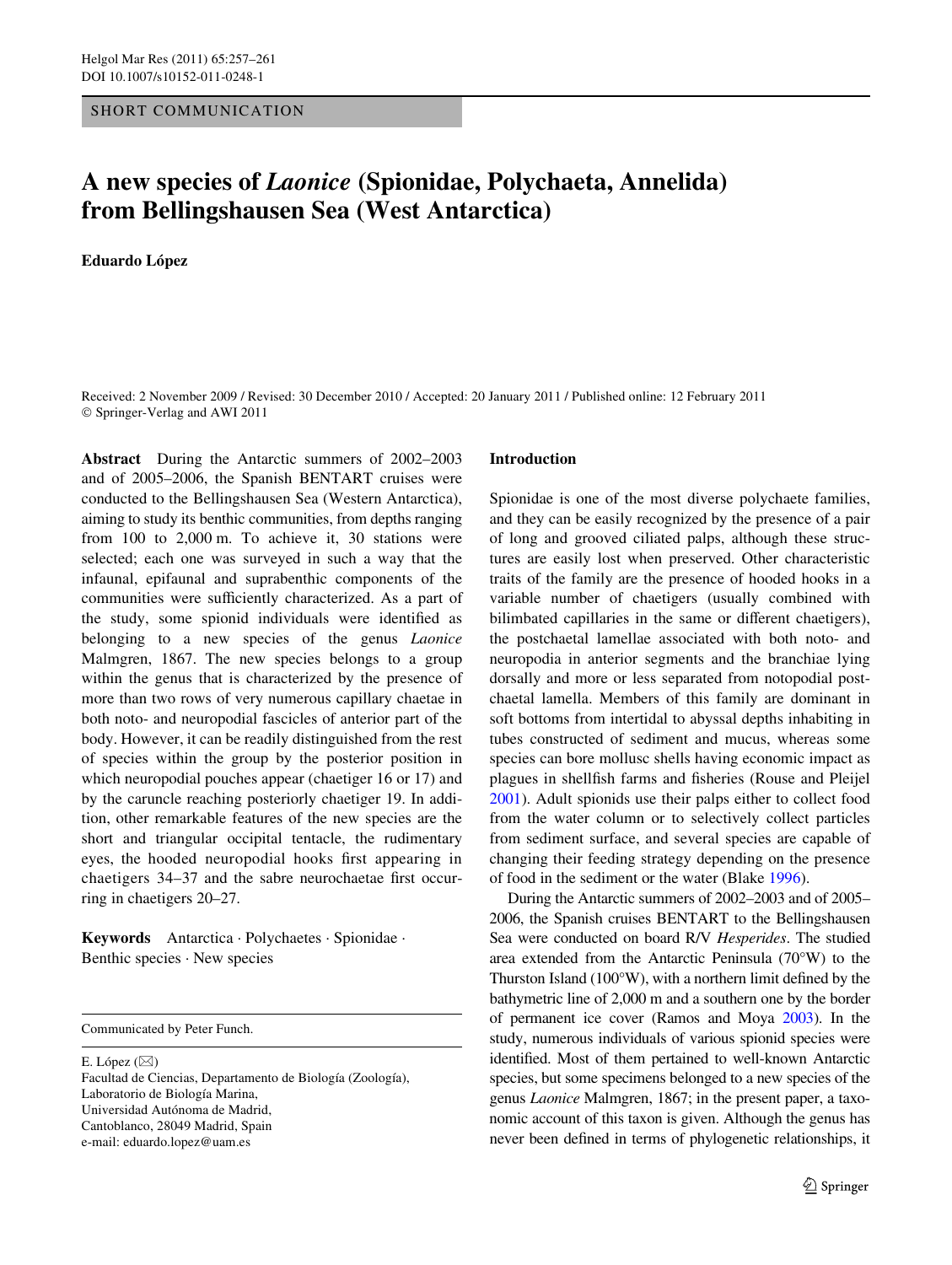appears to be an unambiguous monophyletic group composed of about 24 described species (Radashevsky and Lana [2009\)](#page-4-3), and characterised by their anteriorly rounded prostomium, the absence of hooks in the notopodia and the branchiae separated from the notopodial lamellae and occurring from chaetiger 2 in adults. In addition, most species within the genus have an occipital tentacle and neuropodial pouches. Since most species diagnoses rely on combination of morphometric characteristics, many misidentifications occurred in the past resulting in dubious geographical ranges for supposedly cosmopolitan species. However, recent regional revisions (Sikorski [2003;](#page-4-4) Aguirrezabalaga and Ceberio [2005](#page-3-0); Radashevsky and Lana [2009\)](#page-4-3) are clarifying this problem, a trend that can be expected to continue with further research.

### **Materials and methods**

Since the goal of the project was to get a complete picture of the benthic community at each station, at every site a number of sampling devices were employed. Epibenthic samples were taken using an Agassiz trawl with 2 m wide and 1.12 m high mouth, and with a 10 mm gauge mesh in the collecting bag. The gear was towed over the sea bottom for 5–10 min at 1.5–2 knots in every station. However, in many sites it was impossible to obtain quantitative samples because the sediment was sticky enough to clog the bag before the run was completed. The suprabenthic fauna was collected by means of a sledge equipped with three superimposed nets (0.5 mm gauge) that simultaneously sampled the fauna in the 10–50, 55–95 and 100–140 cm near-bottom water layers; this device was towed for 2–12 min at 1.5–2 knots. Finally, a box-corer grab with  $50 \times 50$  cm square-section corers was used for endofaunal samples. Since the device was powerful enough, in every site the corers were introduced in the sediment down to 60 cm depth and the collected sediment volume was always the same, so the endofaunal samples were quantitatively comparable. Further details on the sampling procedures can be found in Ramos and Moya [\(2003\)](#page-4-2), Saiz et al. [\(2008\)](#page-4-5) and San Vicente et al. [\(2009\)](#page-4-6).

Irrespective of the sampling gear operated, the sediment collected was processed in the same way. Fine particles were washed away through a column of sieves with a minimum gauge mesh of 1 mm. The retained material was sorted using stereomicroscopes in the ship; polychaetes were identified to family level and fixed in 4% formalin in sea water. Specimens pertaining to family Spionidae were examined using a stereomicroscope and a compound microscope with differential contrast optics (Nomarski) provided of a drawing tube for the figures. Body width measurements exclude parapodia, branchiae or cirri. Two specimens were dehydrated and gold coated for SEM study following standard procedure, after which they resulted badly deteriorated; the remainder of the specimens were preserved in 70% ethanol and deposited in Museo Nacional de Ciencias Naturales de Madrid (MNCNM).

# **Results**

Systematic account

Family Spionidae Sars, 1872. Genus *Laonice* Malmgren, 1867. *Laonice vieitezi* sp. n. (Figs. [1](#page-1-0), [2](#page-2-0)).

Examined material

Holotype: MNCN 16.01/11614, 69°49′33.6"S–77°43′40.8"W, Agassiz trawl, mud, 605 m (13 February 2003). Paratypes:



<span id="page-1-0"></span>**Fig. 1** *Laonice vieitezi* sp. n. **a** Anterior end, dorsal view, holotype; **b** Anterior end, lateral view, holotype. **c** Chaetiger 1, parapodium in anterior view, paratype MNCN 16.01/11618. **d** Chaetiger 5, parapodium in anterior view, paratype MNCN 16.01/11618. **e** Chaetiger 13, parapodium in anterior view, paratype MNCN 16.01/11618. **f** Chaetiger 50, parapodium in anterior view, holotype. **g** Chaetiger 5, capillary notochaeta, paratype MNCN 16.01/11618. **h** Chaetiger 50, neuropodial hooded hook, holotype. *Scale bar* **a**–**b** 2.8 mm, **c**–**f** 1 mm, **g** 96 μm, **h** 48 μm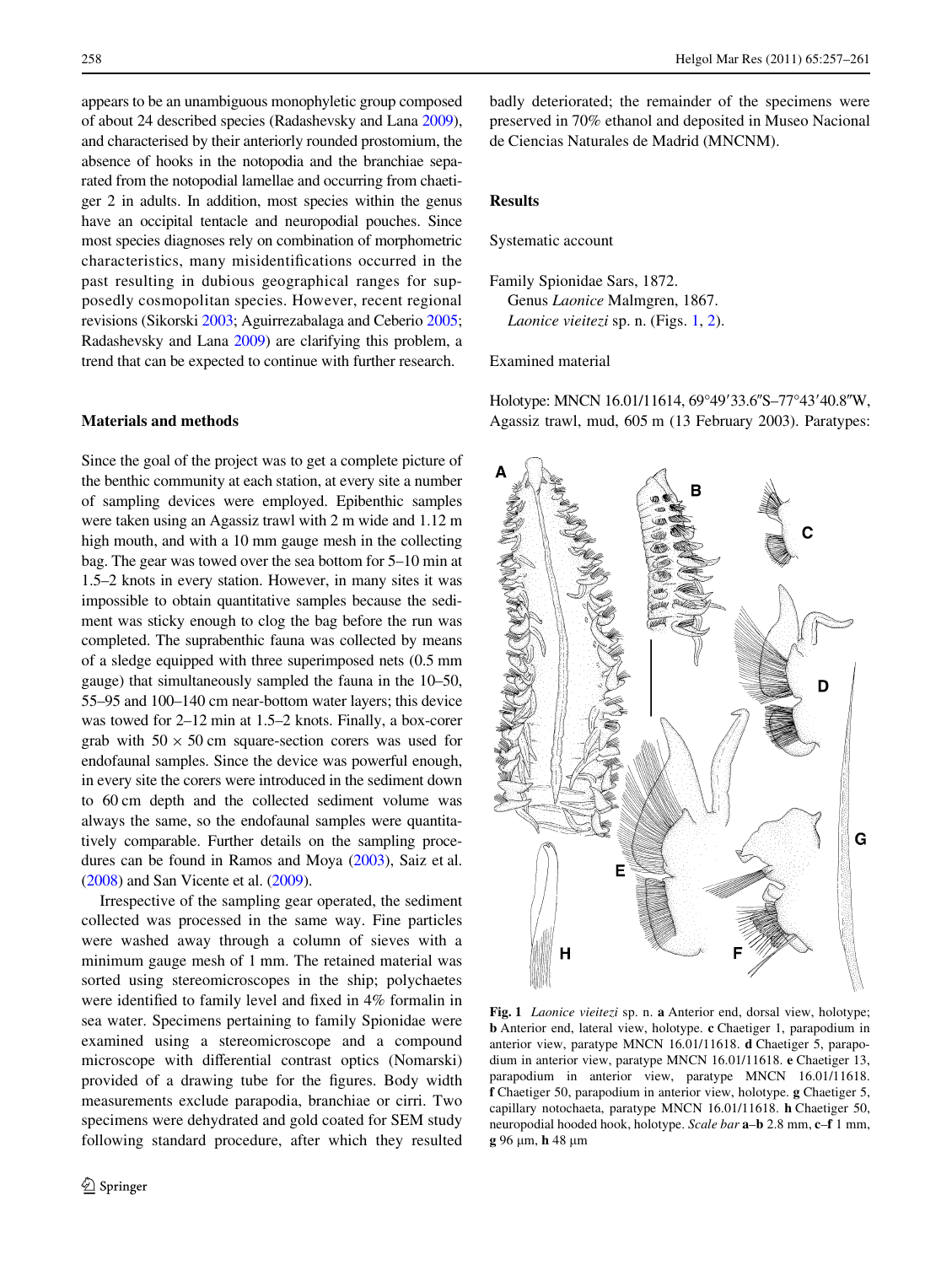

<span id="page-2-0"></span>**Fig. 2** *Laonice vieitezi* sp. n. **a** Anterior end, dorsal view, additional material. **b** Detail of the same specimen showing the occipital tentacle. **c** Chaetiger 13 of the same specimen, right parapodium in dorsal view, showing branchia, notopodial prechaetal lobe and notopodial postchaetal lamella. **d** Chaetigers 12–14 of the same specimen, right side in dorso-lateral view, showing branchiae, notopodial prechaetal lobes and notopodial postchaetal lamellae. *Scale bars* **a** 1 mm, **b**–**d** 0.5 mm

MNCN 16.01/11615, 70°38′13.2″S–95°15′21.6″W, Agassiz trawl, sandy mud with gravel, 534 m (30 January 2003), one paratype. MNCN 16.01/11616, 70°38'13.2"S-95°15'21.6"W, box-corer dredge, sandy mud with gravel, 534 m (30 January 2003), one paratype. MNCN 16.01/11617, 70°44'18.6"S-81°27'51"W, box-corer dredge, sandy mud with gravel, 497 m (11 February 2003), one paratype. MNCN 16.01/11618, 69°49'33.6"S-77°43'40.8"W, Agassiz trawl, sandy mud, 605 m (13 February 2003), one paratype. MNCN 16.01/ 11619, 69°58' 50.4"S-87°29' 2.4"W, suprabenthic sledge, mud, 1801 m (26 January 2006), one paratype. MNCN 16.01/ 11620, 69°56'58.8"S-86°19'16.2"W, suprabenthic sledge, sandy mud, 1426 m (27 January 2006), two paratypes. Two specimens dehydrated for SEM, 70°38'13.2"S-95°15'21.6"W, box-corer dredge, sandy mud with gravel, 534 m (30 January 2003).

## *Description of the type material*

Holotype is the largest specimen; incomplete, an anterior fragment 37 mm long, 4 mm wide for 42 chaetigers, plus two median fragments of nine and 13 chaetigers, respectively; posterior end lacking. Anterior part of body flattened, with intersegmental furrows indistinct on dorsal surface; colour in alcohol light brown to yellow. Prostomium (Figs. [1](#page-1-0)a, [2a](#page-2-0)) bell shaped, broad anteriorly, sometimes very weakly incised; not fused with peristomium; eyes absent or present as only one pair of minute, deeply imbedded ones consisting each in 2–3 pigmented cells; occipital tentacle (Figs. [1a](#page-1-0)–b, [2](#page-2-0)b) rudimentary, triangular; caruncle (Fig. [1](#page-1-0)a) long, continuing posteriorly to chaetigers 16–19. Peristomial lateral wings not rising above prostomium

(Fig. [1b](#page-1-0)), their length little more than half of that of prostomium. Palps not observed. Chaetiger 1 slightly shorter than chaetiger 2 (Fig. [1a](#page-1-0)–b), with triangular, short notopodial postchaetal lamellae and rounded neuropodial lamellae (Figs. [1c](#page-1-0), [2b](#page-2-0)); postchaetal lamellae of following chaetigers increasingly larger, triangular and acutely pointed in notopodia, cordiform in neuropodia (Figs. [1](#page-1-0)d–e, [2c](#page-2-0)–d); lamellae of median and posterior chaetigers very thin, membranous, rounded and backward directed in notopodia, neuropodial lamellae rectangular, from chaetiger 50 sometimes showing an incision above the neurochaetae (Fig. [1](#page-1-0)f). Prechaetal lamellae present in noto- and neuropodia from chaetiger 1; first rounded, then as low ridges in anterior chaetigers, notopodial one slightly longer and dorsally pointed (Figs. [1c](#page-1-0)–e, [2](#page-2-0)b–d); in median and posterior chaetigers much shorter, inconspicuous in notopodia, rounded in neuropodia (Fig. [1](#page-1-0)f). Capillaries with narrow sheath (unilim-bate), with fine granules imbedded in shaft (Fig. [1](#page-1-0)g); first parapodia with about 15 straight capillaries in notopodium and 24 in neuropodium, arranged in two rows in each bundle (Fig. [2b](#page-2-0)); following chaetigers with noto- and neuropodial fascicles bearing curved, larger and more numerous capillary chaetae arranged in 4–5 rows, at first bearing about 70 notochaetae and 60 neurochaetae, then increasing progressively to about 100 notochaetae and 90 neurochaetae (Fig. [2](#page-2-0)d). Neuropodial hooded hooks present from chaetigers 34–37; hooks (Fig. [1h](#page-1-0)) tridentate with main fang surmounted by a pair of smaller apical teeth arranged side by side; shaft stout and finely striated, without inner granules; accompanied by about 17 slender, straight, nongranulated capillaries and by one to three long and stouter sabre chaetae from chaetigers 20–27; corresponding notopodia bearing about 20 capillaries similar to those of anterior chaetigers, but thinner and not so curved; notopodial hooks absent. Branchiae from chaetiger 2; small, cirriform at first (Figs. [1a](#page-1-0), d, [2](#page-2-0)a–b), increasing in length and thickness over following 15 or so segments (Figs. [1](#page-1-0)a, e, [2](#page-2-0)c); separated from notopodial postchaetal lamella; exact number of branchiae impossible to define, since all the specimens are incomplete, but extending at least to chaetiger 42. Dorsal crests on posterior half of each segment from chaetiger 18, low and entire (Fig. [1](#page-1-0)a); from chaetigers 18 to 35 two crests in each segment, crests single thereafter. Neuropodial pouches first present in chaetigers 16 or 17, occurring in every segment thereafter. Pygidium absent in all specimens studied.

## *Etymology*

The new species is named in honour of Prof. Dr. José Manuel Viéitez, of Universidad de Alcalá de Henares, in appreciation of his important contributions to the knowledge of the ecology and systematics of Spionidae, besides his friendly teaching in the beginning of the author's career.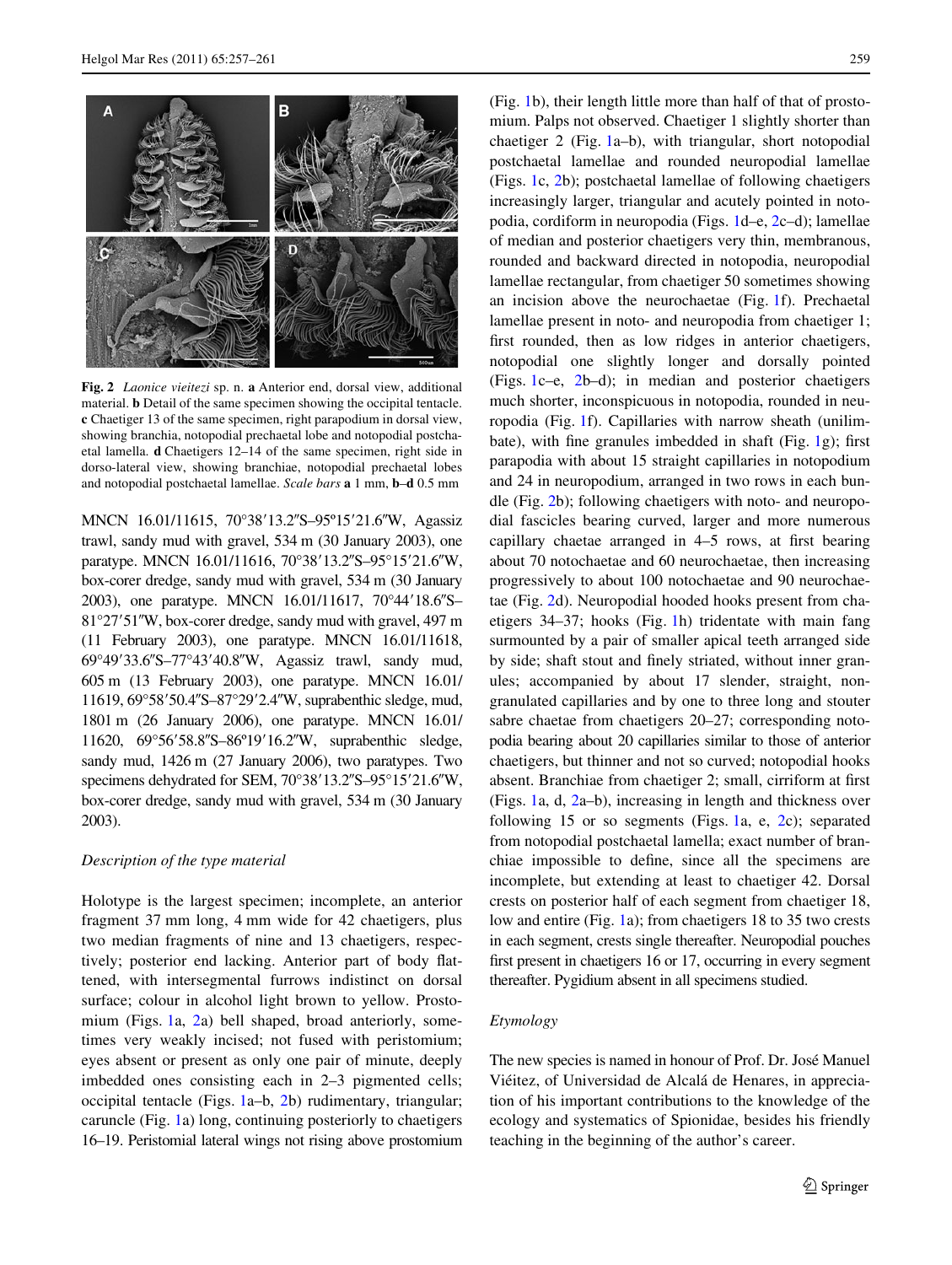<span id="page-3-1"></span>**Table 1** Taxonomic characters of the Antarctic species of *Laonice* (Hartman [1953](#page-4-8), [1978](#page-4-7); Blake [1983;](#page-4-9) Radashevsky and Lana [2009\)](#page-4-3)

|                                                 | L. antarcticae        | L. weddellia        | L. vieitezi n. sp.    |
|-------------------------------------------------|-----------------------|---------------------|-----------------------|
| Frontal horns                                   | Present               | Absent              | Absent                |
| Occipital tentacle                              | Long, digitiform      | Short, digitiform   | Short, triangular     |
| Eyes                                            | Rudimentary or absent | <b>Distinct</b>     | Rudimentary or absent |
| Maximum length of caruncle                      | To chaetiger 12       | To chaetigers 12–20 | To chaetigers 16–19   |
| Rows of capillaries in<br>anterior podial lobes | Up to two             | Up to five          | Up to five            |
| Start of sabre chaetae                          | Chaetigers 23–24      | Chaetigers $11-13$  | Chaetigers 20–27      |
| Start of neuropodial hooks                      | Chaetigers 35–40      | Chaetigers 20–21    | Chaetigers 34–37      |
| Start of neuropodial pouches                    | Chaetigers 4–5        | Chaetigers 8–11     | Chaetigers 16–17      |

# *Remarks*

*Laonice vieitezi* sp. nov. belongs to a group of species within the genus characterized by numerous capillaries arranged in more than two rows in anterior parapodia (Aguirrezabalaga and Ceberio [2005\)](#page-3-0); this group also encompasses *L. appelloefi* Soderstrom, 1920, described from Norway, *L. weddellia* Hartman, [1978,](#page-4-7) from Antarctica, *L. blakei* Sikorski, Jirkov and Tsetlin, 1988, from Arctic, *L. nuchala* Blake, [1996](#page-4-1), from California, *L. norgensis* Sikorski, [2003,](#page-4-4) from Norway, and *L. maciolekae* Aguirrezabalaga and Ceberio, [2005,](#page-3-0) from the Bay of Biscay. *Laonice vietezi* differs from these species by more posterior start of neuropodial pouches. Thus, in *L. appelloefi*, they first appear in chaetiger 7 (Sikorski [2003](#page-4-4)), in *L. blakei* in chaetiger 3 (Sikorski [2003\)](#page-4-4), in *L. nuchala* in chaetigers 7 or 8 (Blake [1996](#page-4-1)) and in *L. macioleckae* in chaetigers 6 or 7 (Aguirrezabalaga and Ceberio [2005](#page-3-0)). These four species also can be distinguished by the more anterior occurrence of sabre chaetae, which ranges from chaetiger 10 to chaetiger 13 (for *L. nuchala* this information is lacking in the original description), their shorter caruncles, which never extend further than chaetiger 14, and by their occipital tentacle, which are digitiform instead of rudimentary, except for *L. appelloefi* that also bears a poorly developed one. A more similar species is *L. norgensis* (Sikorski [2003](#page-4-4)). In this species, important characters such as caruncle length and first occurrence of neuropodial pouches show noticeable intraspecific variation, so the states present in *L. vieitezi* might fit within the range. However, the new species herein described presents rudimentary instead of distinct eyes, short and triangular instead of digitiform occipital tentacle, four or five rows of capillaries instead of three, sabre chaetae starting in chaetigers 20–27 instead of 10–18 and neuropodial hooded hooks first appearing in chaetigers 34–37 instead of 16–31. The two other *Laonice* species previously recorded in Antarctic waters have been also collected during the BENTART cruises: the aforementioned *L. weddellia* and *L. antarcticae* Hartman, [1953.](#page-4-8) Their characteristics are summarized in Table [1](#page-3-1) together with those of *L. vietezi*. *Laonice weddellia* is similar to *L. vieitezi* in having capillaries arranged in up to five rows in anterior parapodial lobes, rounded prostomium with a short occipital tentacle and similarly long caruncle, which can extends backwards to chaetigers 12–20. However, in this species neuropodial pouches start in a more anterior segment (chaetigers 8 to 11), as well as the hooks that appear in chaetigers 20 or 21 (Hartman [1978](#page-4-7); Blake [1983\)](#page-4-9), and the sabre chaetae that appear in chaetigers 11–13 (Radashesky and Lana 2009). On the contrary, the second one do not belong to the same group of species, since it only bears two rows of capillaries in the fascicles of the anterior part of the body (Hartman [1953;](#page-4-8) Blake [1983](#page-4-9)). In addition it has a prostomium with frontal horns, caruncle that extends up to chaetiger 12, neuropodial pouches from chaetigers 4–5. In this species, neuropodial hooded hooks start in chaetigers 35–40 and sabre chaetae in chaetigers 23–24 (Radashesky and Lana 2009), fitting within the range of *L. vieitezi*.

Acknowledgments The present study was financially supported by the Spanish Ministerio de Ciencia y Tecnología through the research projects "Estudio integrado de la biodiversidad bentónica del Mar de Bellinghausen y península Antártica (Antártida del Oeste). Primera campaña de muestreo a bordo del B/O *Hespérides*. REN2001–1074/ ANT" and "Estudio integrado de la biodiversidad bentónica del mar de Bellingshausen y península Antártica. Segunda campaña de muestreo a bordo del B/O *Hespérides*. CGL2004/01856". The author wishes to express his gratitude to the crew of B/O *Hesperides* as well as to the research staff of the project, especially to Dr. Ana Ramos and Dr. Julio Parapar, for their collaboration both aboard the ship and on land. Javier Sánchez, Francisco Yagüe and Patricia Álvarez from Museo Nacional de Ciencias Naturales in Madrid are gratefully obliged for the loan and management of the studied material. The very valuable comments of two anonymous referees, which greatly improved the quality of the present work, are sincerely acknowledged.

#### **References**

<span id="page-3-0"></span>Aguirrezabalaga F, Ceberio A (2005) Spionidae (Annelida: Polychaeta) from the Capbreton Canyon (Bay of Biscay, NE Atlantic) with description of a new genus and three new species. Mar Biol Res 1:267–280